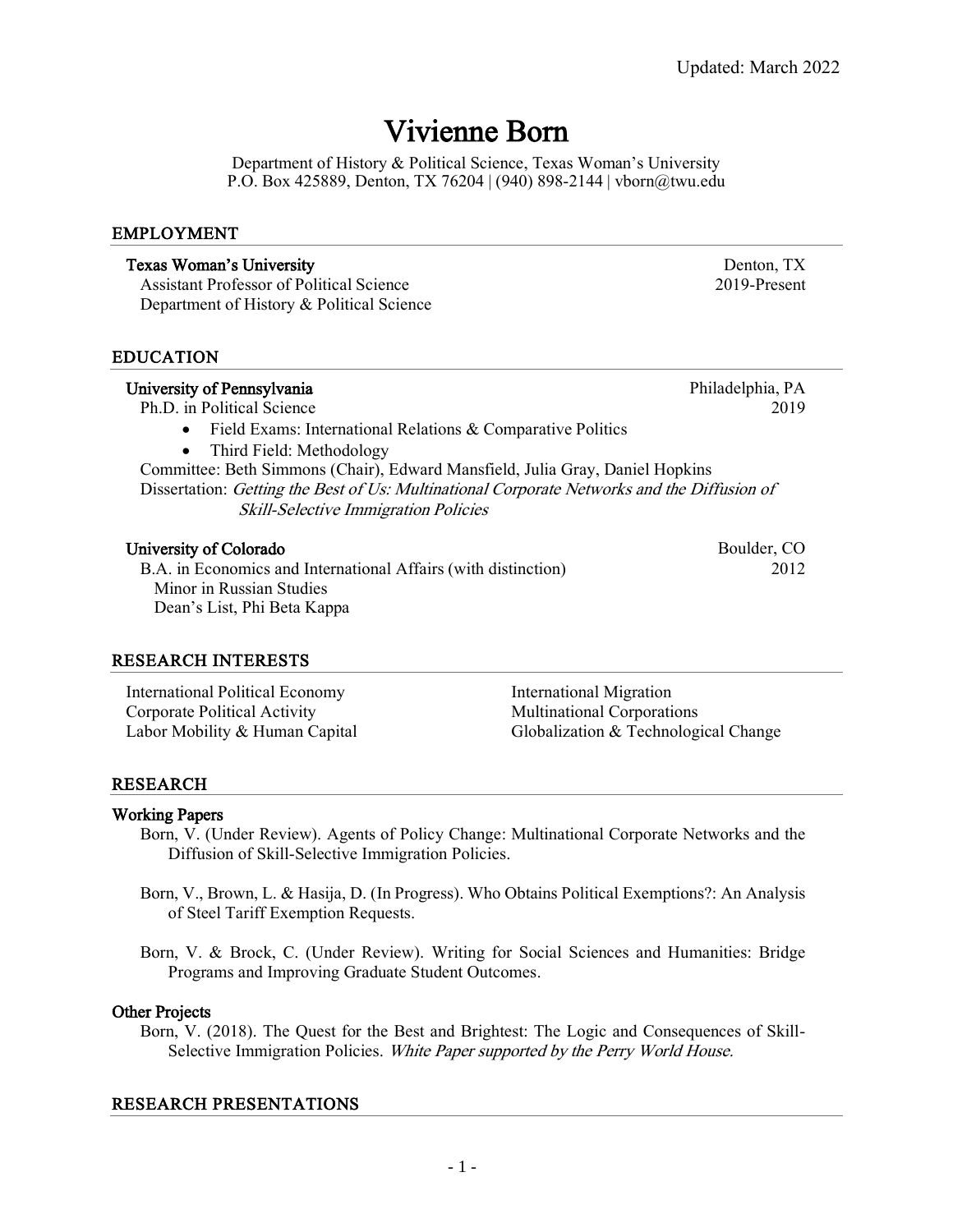### **Conferences**

- Born, V. & Brock, C. (2022). Writing for Social Sciences and Humanities: Bridge Programs and Improving Student Outcomes. Southern Political Science Association Annual Conference, San Antonio, Texas.
- Born, V. (2022). Who Obtains Political Exemptions?: An Analysis of Steel Tariff Exemption Requests. Texas Triangle International Relations Conference, Austin, Texas. Cancelled due to COVID-19 Pandemic.
- Born, V. & Brown, L. (2021). Who Obtains Political Exemptions?: An Analysis of Steel Tariff Exemption Requests. Northeastern Political Science Association Annual Conference, Virtual.
- Born, V. (2020). Firm Infuence on Immigration in Comparative Perspective: The Power of Large Markets. *International Studies Association Annual Conference*, Honolulu, Hawaii. Cancelled due to COVID-19 Pandemic.
- Born, V. (2020). Corporate Exceptionalism: The Impacts of Firm Lobbying on Tariff Exemptions. American Political Science Association Annual Conference, San Francisco, California. Withdrawn due to COVID-19 Pandemic.
- Born, V. (2019). Making a Move: The Corporate Diffusion of Skill-Selective Immigration Policies. International Studies Association Annual Conference, Toronto, Canada.
- Born, V. (2016). Non-Quota Barriers to Immigration: Trade Unions, Professional Associations and the Neglect of Foreign Qualifications. American Political Science Association Annual Conference, Philadelphia, Pennsylvania.
- Born, V. (2016). Risky Business: Democratic Institutions and Processes and the Creation of Political Risk. Midwest Political Science Association Annual Conference, Chicago, Illinois.
- Born, V. (2015). Non-Quota Barriers to Immigration: Trade Unions, Professional Associations and the Neglect of Foreign Qualifications. Northeastern Political Science Association Annual Conference, Philadelphia, Pennsylvania.

#### Workshops

- Born, V. (2021). Agents of Policy Change: Multinational Corporate Networks and the Diffusion of Skill-Selective Immigration Policies. Virtual International Political Economy Society Workshop Series.
- Born, V. (2021). Agents of Policy Change: Multinational Corporate Networks and the Diffusion of Skill-Selective Immigration Policies. SSHS Departmental Research Workshop, Texas Woman's University.

#### Invited Talks

Born, V. (2020). Making a Move: The Corporate Diffusion of Skill-Selective Immigration Policies. International Relations Speaker Series, University of Texas, Austin.

## AWARDS & GRANTS

| Project Grant (\$24,750), Jane Nelson Center for Women's Leadership, TWU | 2021-2023 |
|--------------------------------------------------------------------------|-----------|
| SAS Dissertation Completion Fellowship, University of Pennsylvania       | 2018-2019 |
| Research Grant (\$5,000), Charles Koch Foundation                        | 2018      |
| Perry World House Graduate Research Fellowship (\$3,000)                 | 2017      |
| Browne Center for International Politics Research Grant (\$1,500)        | 2017      |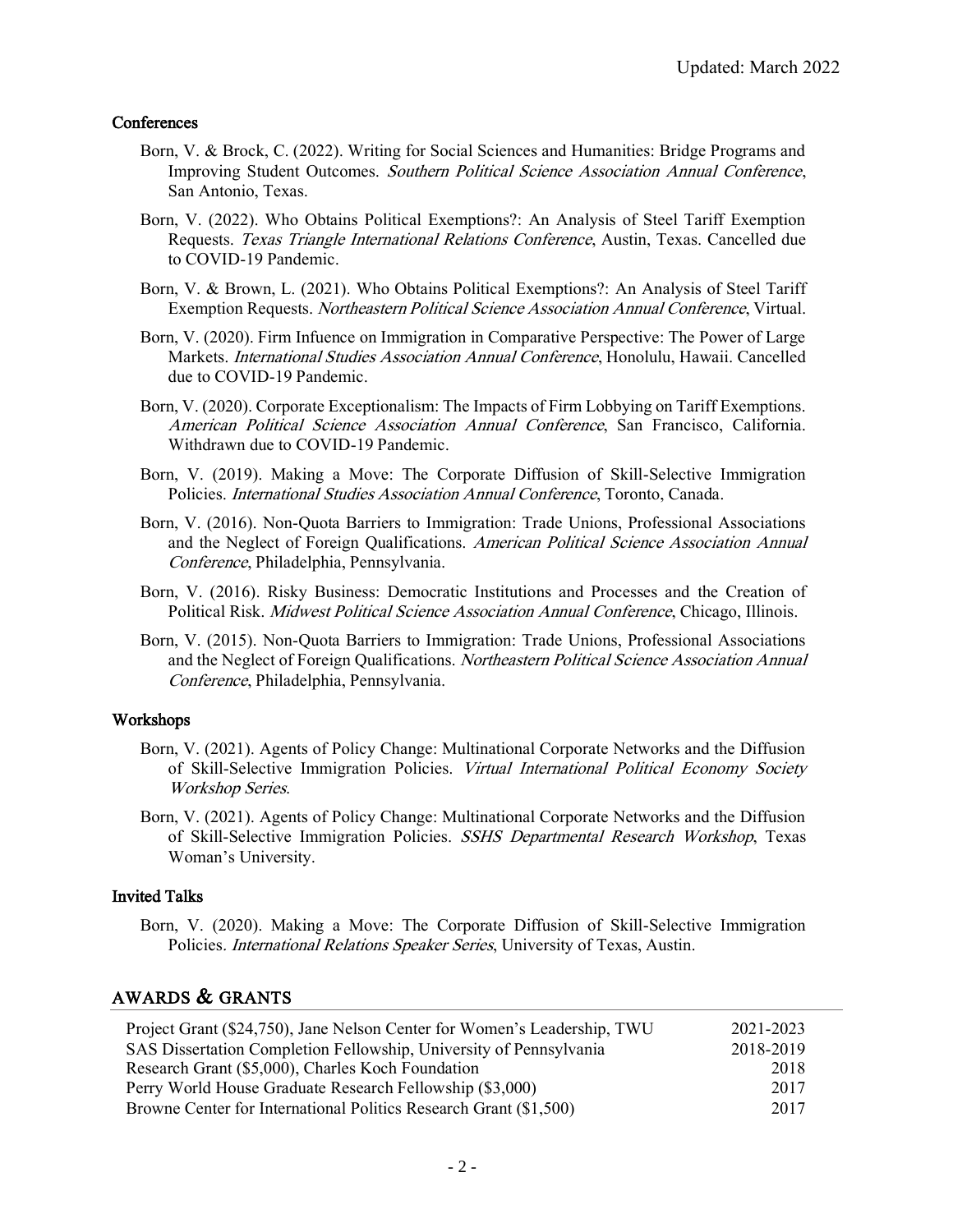| 2016      |
|-----------|
| 2016      |
| 2016      |
| 2014-2015 |
| 2013-2018 |
|           |

## TEACHING EXPERIENCE

| History & Political Science Department                                                                                      | Texas Woman's University   |
|-----------------------------------------------------------------------------------------------------------------------------|----------------------------|
| Undergraduate                                                                                                               |                            |
| POLS 2013: U.S. National Government (online)                                                                                |                            |
| POLS 3173: Introduction to Comparative Politics                                                                             |                            |
| POLS 4533: International Relations                                                                                          |                            |
| POLS 4903: Money & Politics                                                                                                 |                            |
| POLS 4903: Dilemmas in Immigration                                                                                          |                            |
| Graduate                                                                                                                    |                            |
| POLS 5033: Research Methods in Government                                                                                   |                            |
| POLS 5903: Politics of Immigration                                                                                          |                            |
| POLS 5903: Global Political Economy                                                                                         |                            |
| <b>Writing Bridge Program</b><br>Summer intensive writing program for incoming graduate students in the social sciences and | Texas Woman's University   |
| humanities. Founded in 2021 by Drs. Vivienne Born, Clare Brock, and Gretchen Busl.                                          |                            |
| <b>Political Science Department</b>                                                                                         | University of Pennsylvania |
| Grader: Dilemmas of Immigration (Michael Jones-Correa)                                                                      | Spring 2018                |
| Teaching Assistant: International Security (Avery Goldstein)                                                                | Spring 2017                |
| Head Teaching Assistant: Intro to IR (Edward Mansfield)                                                                     | Fall 2016                  |
| Teaching Assistant: International Political Economy (Mark Pollack)                                                          | Spring 2016                |
| Head Teaching Assistant: Intro to IR (Jessica Stanton)                                                                      | Fall 2015                  |
| Teaching Assistant: International Security (Avery Goldstein)                                                                | Spring 2015                |
| Teaching Assistant: International Political Economy (Julia Gray)                                                            | Fall 2014                  |
| The BuffTutor Program                                                                                                       | University of Colorado     |

Economics Tutor 2012-2013 Intro to Microeconomics, Intro to Macroeconomics & Environmental Economics

## RESEARCH TRAINING & SKILLS

#### ICPSR Summer Program in Quantitative Methods Ann Arbor, MI

University of Michigan 2016 Regression Analysis III: Advanced Methods Time Series Analysis I: Introduction

## Original Datasets

Skill-Selective Immigration Policies, OECD 1980-2017 IT MNC Subsidiaries, OECD 1989-2017

## **Computer**

R, STATA